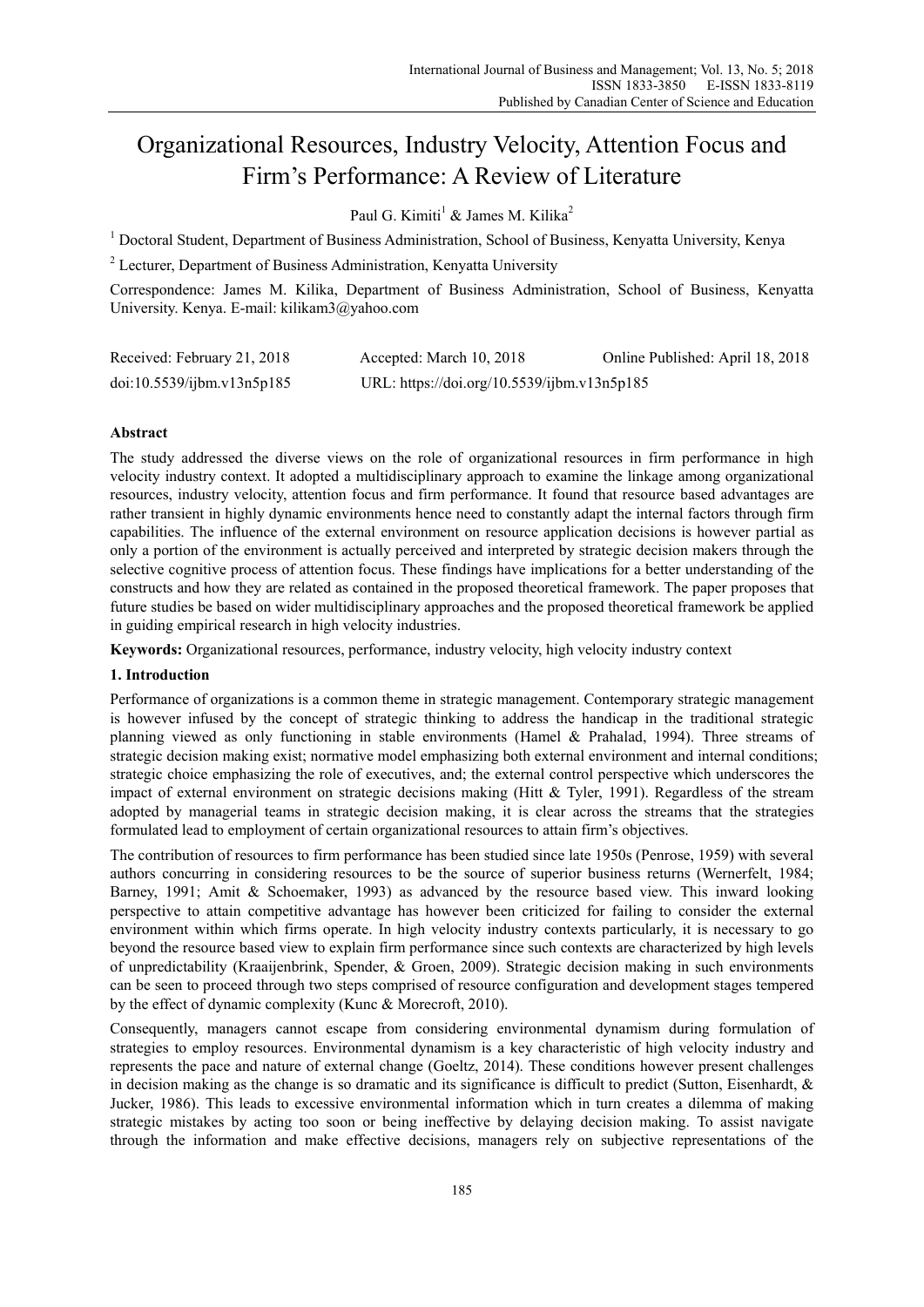environment through the cognitive process of attention focus rather than a complete understanding of their environments (Nadkarni & Barr, 2008).

Attention focus allows managers to attend to some environmental information and ignore others. In addition, Cho and Hambrick (2006) argued that attention focus determines which environmental events will make it into the firm's strategic agenda. Managerial cognition itself is influenced by industry characteristics which affect how a firm applies its resources for superior performance. Industry characteristics describe the industry within which firms operate in terms of number and size of firms, level of competition, degree of volatility, industry performance among others (Papadakis, Lioukas, & Chambers, 1998; Sveikauskas & Sveikauskas, 1982). They also influence both resources availability and their competitive value and determine firm behavior and strategy formulation. Bourgeois and Eisenhardt (1988) for example found that effective firms in stable environments followed the rational model in decision-making but the same approach has been found not to be effective in unstable, high velocity industries characterized by information ambiguity and unpredictable change.

In spite of the foregoing suggested linkages among the constructs in this study, the available literature presents several occasionally contradicting schools of thought. Firstly, despite general consensus that organizational resources influence firm performance (Pearce, Robinson, & Mital, 2012), some scholars view such resource based competitive advantages as transient rather than enduring due to context variation. This leads to divergence of ideas as to how resources contribute to competitive advantage with some researchers suggesting that firm performance relies on both the resources and the context under which it operates while others regard resources as a sufficient condition for superior performance. In reflecting on this view, it becomes crucial to examine literature on context based resource application by firms, how firm context is perceived and interpreted in applying internal factors and the resultant performance levels. Secondly, there is lack of scholarly coherence on the type of resources considered most critical to performance and whether environmental factors and managerial cognitive processes have a role in such determination. Srivastava, Shervani and Fahey (1998) for example argued that market-based resources were the most important while Ismail, Rose, Uli and Abdullah (2012) proposed these to be the human and intangible resources hence a need for further literature review.

Thirdly, in considering the firm environment and decision making, diversity of scholarly ideas on the segment to lay cognitive focus abound. Nadkarni and Barr (2008) advocated for more focus on the external environment, Learned, Christensen, Andrews and Guth (1965) called for balanced focus between internal and external environment while Selznick (1957) contended that managerial focus should be on firm competences. Bourgeois and Eisenhardt (1998) on the other hand portrayed attention focus as only applicable to decision making in dynamic external environments while arguing that managers of firms operating in stable environments adopted rational decision making models. This debate has continued to the recent past with Rose, Abdullah and Ismad (2010) arguing that the external environment does not influence performance while Huczynski and Buchanan (2013) postulated that an organization must interact with its environment. There is therefore need to explore literature to identify how the firm context is related to managerial cognitive focus and how this interaction influences resource application decisions.

In addition, even though several studies preceding the current one have been done (Ensley, Pearce & Hmieleski, 2006; Nadkarni & Barr, 2008; Cho & Hambrick, 2006; Bourgeois & Eisenhardt, 1988; Nadkarni & Herrmann, 2010), the constructs have been conceptualized differently and the authors did not come across a study that has used interaction between industry velocity and attention focus as a contingent factor while examining the relationship between organizational resources and firm performance. Further, no empirical study seems to have been mounted using all the constructs so as to comprehensively explore and explain the complex phenomena emanating from the interaction of the constructs thus pointing to not only existence of an empirical but also a theoretical gap. This obtaining situation may partly be attributed to shallowness in focus embraced at both empirical and theoretical attempts to incorporate the constructs in a single research.

From the foregoing, integration of organizational resources, industry velocity, attention focus and firm performance emerges as a relevant area for further academic scrutiny. These constructs have been widely studied in various combinations but not all together with different findings arrived at by various scholars. Consequently, this restricted scope by previous studies presents lack of a broad theoretical model to explain the emergent phenomena. Due to the diversity of the constructs and their richness in diverse theoretical anchorage, a suggestion to examine the relevant diverse theories arises so as to provide broad theoretical underpinnings that would not only describe the constructs and their indicators but also depict the phenomenon they bring about.

This study therefore sought to review the extant theoretical and empirical literature with a view of identifying multidisciplinary linkages among all the constructs to address the existing gray areas and subsequently propose a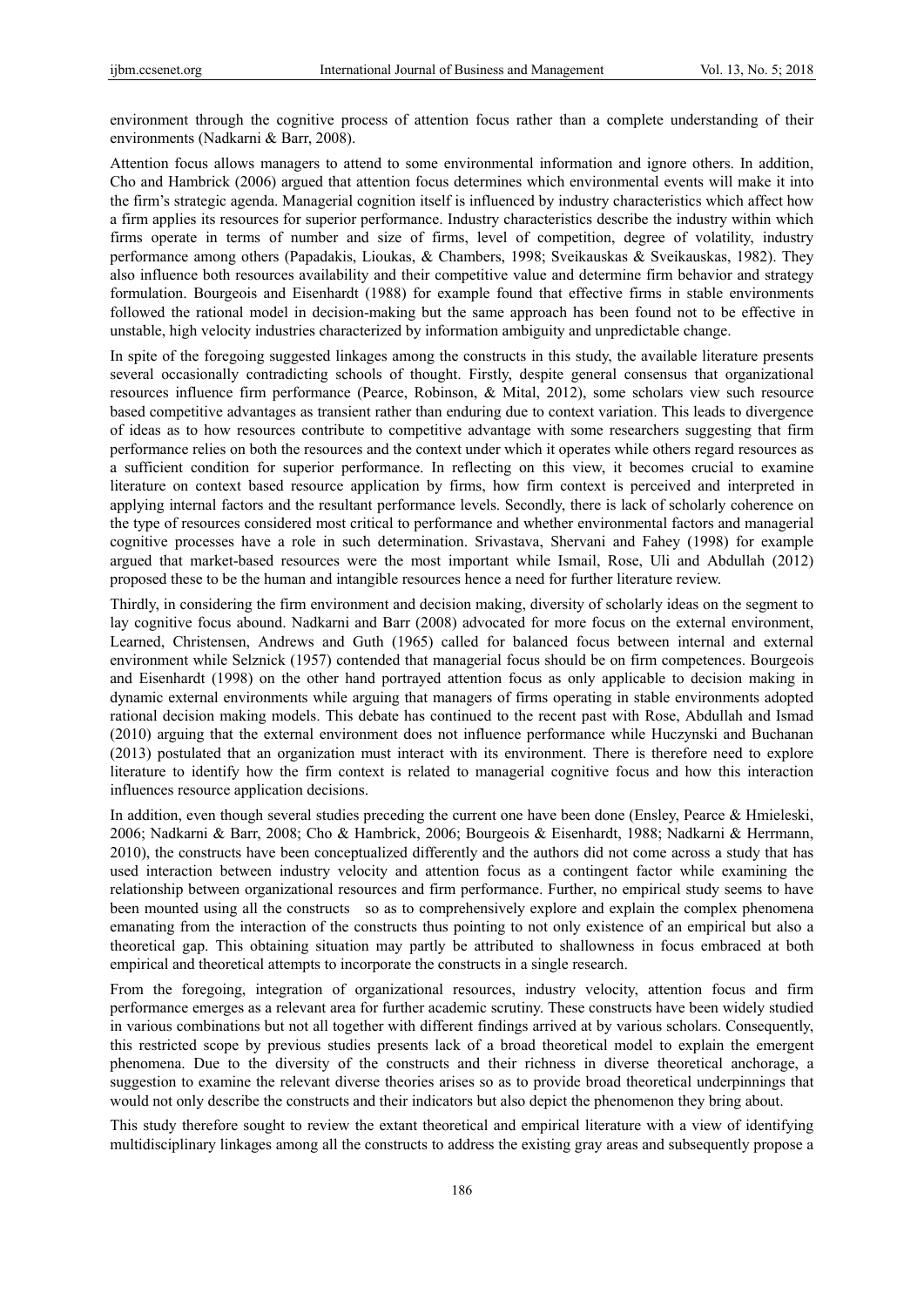theoretical model to address the emergent gaps in literature. The study's specific objectives were; to review the theoretical literature on the constructs; to review the empirical literature on the constructs; to identify the emerging theoretical and empirical gaps; and to propose a multidisciplinary theoretical model for responding to theoretical and empirical gaps. Through these objectives, the study enhances understanding of the constructs and how they are related.

In developing this paper, the authors respond to several calls for empirical and theoretical attempts in the field of strategic management. First, the paper addresses scholarly calls to extend managerial cognition research beyond content issue (Bogner & Barr, 2000), integrating attention-based view with resource based view (Ocasio, 1997) and expounding managerial decision making under high velocity context (Kunc & Morecroft, 2010). Further, an exploration of the direction strategic management is taking is attempted by borrowing relevant constructs from other disciplines. This directly addresses practical strategy formulation problems to employ resources in dynamic environments as well as contextual influence on decision making. The new theoretical model will form a foundation for knowledge advancement through theorizing and anchoring future empirical work from a broad point of view.

The methodology used by the researchers to achieve the stated objectives as well as attend to the various scholarly calls is that of a wide review of both theoretical and empirical literature relevant to the study to get a deeper understanding of the constructs. A conceptual assessment of the literature was conducted to give the researchers insights on how the constructs have been conceptualized by other scholars. A broad theoretical review was then done to provide theoretical anchorage for the constructs while the empirical review established the practical nature of the constructs in a way that enabled full appreciation of the character istics of the theories reviewed in research. The literature is presented under each construct and theory to which it relates and subsequently synthesized under issues arising at the end of literature and theoretical review sections.

#### **2. Literature Review**

#### *2.1 Conceptual Review*

The study is built on several constructs. This section presents a brief review of the relevant conceptual literature suitable provide an understanding of the nature and characteristics of each construct.

## 2.1.1 Organizational Resources

Organizational resources are assets possessed and controlled by firms, which also have the potential to generate competitive advantage for the organization that controls them (Wernerfelt, 1984; Barney, 2001). This competitive advantage is a predecessor of superior performance. These arguments are founded on the resource based view. Different scholars have characterized resources in different ways. Grant and Jordan (2012) viewed resources as assets or inputs (tangible or intangible) to production that an organization owns, controls or has access to on a semi-permanent basis. Daft (1983) on the other hand held that firm resources comprise of assets, capabilities, organizational processes, firm's attributes, information and knowledge controlled by a firm and which enable it to formulate and implement strategies that improve its efficiency and effectiveness. These scholars agree that resources are components of production but consensus is lacking as to what constitutes a resource.

Resources can be categorized in different ways. Juma (2014) for example categorized resources into tangible, intangible and human resources. Ismail et al. (2012) on the other hand categorized resources as either tangible or intangible resources. In the latter categorization, human resources were considered to be tangible resources. Barney (1991) regarded internal systems as an additional category of firm resources. Tangible resources are visible and thus easy to imitate while intangible resources are difficult to copy hence more valuable to a firm. Despite these differences in definition and categorization, resources have a unique relationship with competitive advantage which is a precursor of superior performance. Peteraf and Bergen (2003) posited that attainment of competitive advantage by firms largely derived from the characteristics of their resources and capabilities, which should be both valuable and costly-to-copy. Put differently, the resources must be valuable, rare, inimitable, and non-substitutable. These attributes are pointers to how heterogeneous and immobile a resource is and hence how important it is to the firm in generating sustained competitive advantage. A different perspective is introduced by considering capabilities which Amit and Schoemaker (1993) defined as the firm's capacity to deploy resources to produce a desired effect. Thus, it is the presence of the capabilities that makes it possible to utilize resources rather than possessing resources itself. Some scholars have also considered capabilities as a resource (Akio, 2005). When considered as such, capabilities become the most critical as they facilitate reconfiguration of current resources for future competitiveness hence firms with similar resources may experience different performance.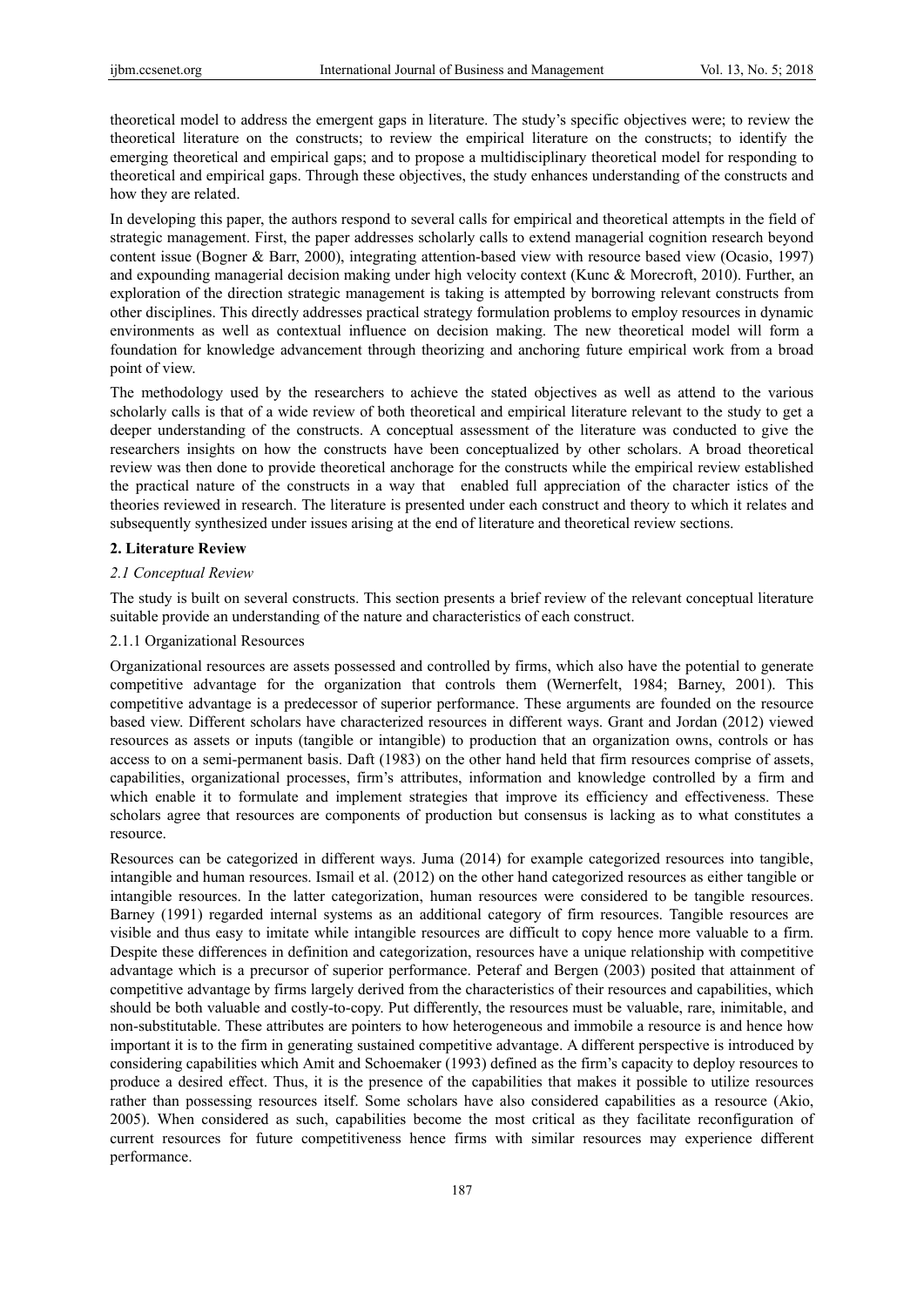Barney (2001) however argued that not all resources are strategically relevant. Some may inhibit conception of and implementation of valuable strategies, others may lead to implementation of strategies that diminish efficiency and effectiveness while others do not influence firm's strategizing processes. The Resource based approach that has offered the theoretical anchorage the understanding of resources has been criticized for excluding the effects of the external environment with scholars calling for an integrated model in recognition of the profound role played by external environment in firm competitiveness. Realization of such a model will make firms more responsive to external demands.

# 2.1.2 Industry Velocity

The construct of industry velocity is a characteristic of the organizational environment. Scholars have described organizational environment in different ways. Frishammar (2006) for example described organizational environment using five concepts; task environment, domain, territory, sub-environment and industry. Pfeffer and Salancik (1978) on the other hand divided the environment into three levels; one comprising of organizations which are associated to each other, another made up of organizations with direct interaction and a third level which is the enacted environment. The last level is the one that is perceived and therefore what influences strategic actions. Notably, due to differences in perception these levels inevitably overlap.

This perceived environment and the dynamism thereof proxies the industry velocity. Industry velocity may be described as either low or high depending on the level of dynamism. The general distinguishing factors of dynamism in the above two cases are changes in demand, competition, technology and/or regulation (Bourgeis & Eisenhardt, 1988). Stability of growth rates, frequency of entry and exit of firms in and out of the industry as well as ease of sustaining competitive positions are also key factors in defining the level of dynamism and consequently the industry velocity. Although demarcation between low and high industry velocity is largely a relative phenomenon, Ansoff (1979) suggested a model for assessing variability in business environment. The model comprises of five turbulence levels ranging from placid and predictable to highly changeable and unpredictable. In increasing order of dynamism, the five levels are repetitive, expanding, changing, discontinuous and surprising.

Thus, the high velocity industry context is characterized by significantly surprising changes described by unpredictability of changes in the firm environment. The changes are further described by rate, turbulence and magnitude (Nadkarni & Narayanan, 2007). Rate represents regularity of changes, turbulence the unpredictability of the changes while magnitude involves the size of changes. Whether the changes are objective phenomenal or a cognitive creation of managers remains debatable.

Despite the foregoing debate, scholars have advanced contradicting arguments on the role of external environment dynamism in formulating strategies to apply firm resources and subsequent performance. Some scholars have insisted that the external environment does not influence firm performance (Cool & Schendel, 1988; Akio, 2005). Juma (2014) on the contrary argued that organizations need more than just possessing resources but require to constantly re-combine them as the external environment changes. This arises from the fact that industry structures and boundaries are becoming more diffuse, are far from stable and are undergoing frequent transition. Consequently, organizations that adapt quickly as environmental dynamism peaks are likely to be more successful than those slow to respond to environmental cues. Hart (1995) broadened examination of environmental dynamism by advocating for consideration of the repercussions the physical environment rather than the business environment has on business operations.

Consequently, for resource based view to remain relevant, it must embrace and internalize the tremendous challenges created by the natural environment. Further, Meyer, Estrin, Bhaumik and Peng (2009) called for infusion of resource based view and institutional theory which is externally oriented for strong explanatory and predictive power of the former. Kilika (2012) advocated for effective change management in dynamic environments by elevating the role of human resource development in the growth and development of human resources as the agents of change.

From these issues, it is evident that dynamism in the firm environment presents enormous challenges in formulating effective strategies which Bogner and Barr (2000) contend have not been widely studied. Firm-environment interaction also has ramifications on the amount of information available to managers hence necessity of a cognitive coping mechanism. To effectively perceive and interpret the enormous amounts of environmental information, managers resort to attention focus.

## 2.1.3 Attention Focus

Attention focus arose as a deviation from the theories of rational choice following recognition of the limitations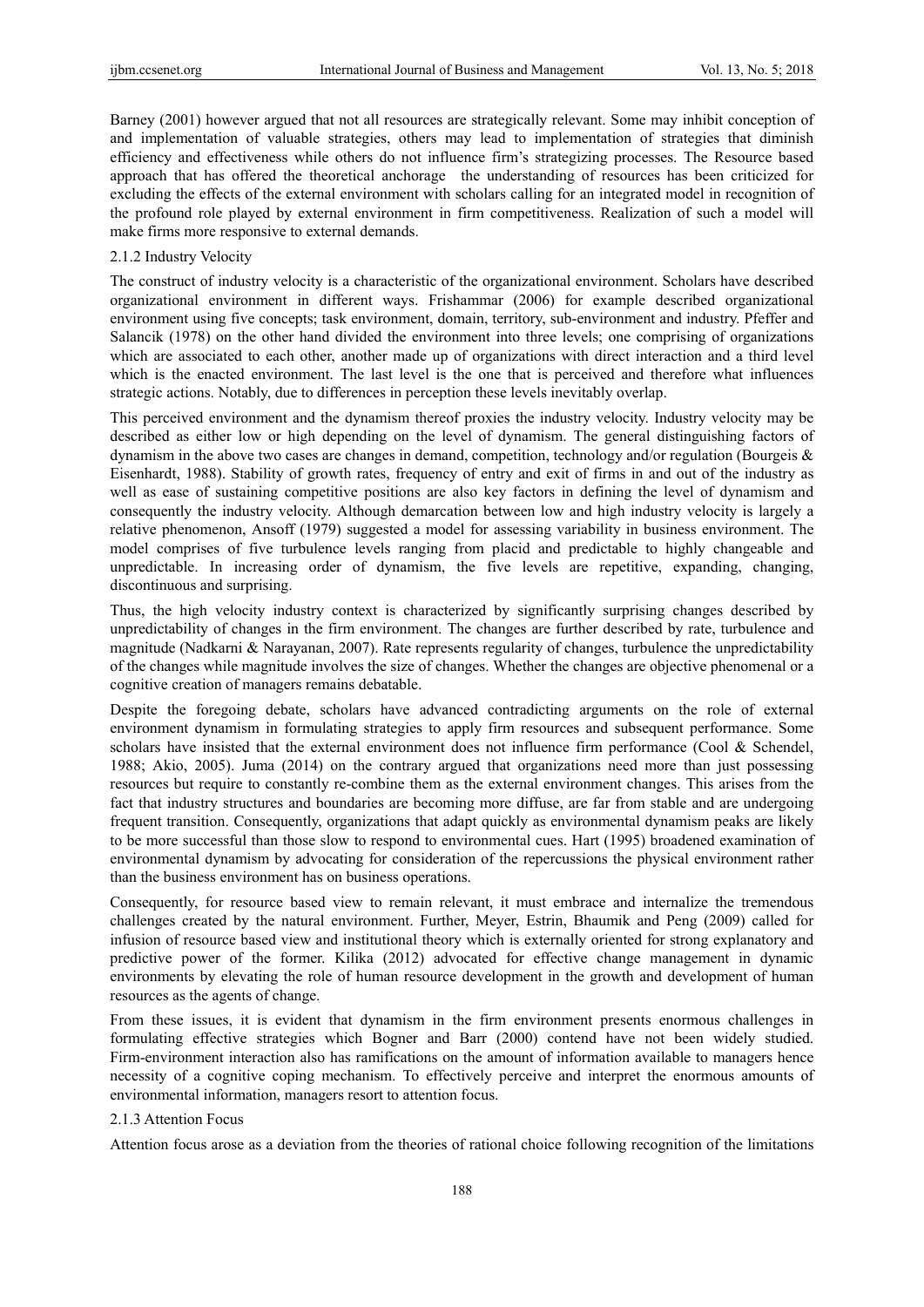of human rationality in giving meaning to how decisions were made by firms (Ocasio, 1997). It is a key cognitive mechanism to assist managers make decision in high industry velocity context characterized by information overload. Huczynski and Buchanan (2013) argued that managers' rely on attention focus to selectively attend to certain environmental aspects which eventually affects strategic decision making. This makes firms' environment a subjective phenomenon with different managers perceiving the same environment differently. What attracts the decision makers' attention are those aspects that are most salient. These are the novel ones in context, those which diverge from expectations or are relevant to the objectives of the firm (Fiske & Taylor, 1991).

Nadkarni and Barr (2008) argued that organizations do not respond to environmental changes in their raw form unless they notice the variations and interpret how they affect their firm. Thus, it is not the total changes in the environment that influence resources-performance relationship but rather the portion of these changes that is perceived. These subjective representations of the environment developed by strategic decision makers are narrow in nature (Nadkarni & Barr, 2008) a phenomenon that Bogner and Barr (2000) attribute to cognitive limits which preclude top managers from developing a wholesome understanding of their environments. Simon (1979) in advancing this theme introduced a behavioral logic based on bounded rational decision making model. He noted that environmental factors limited decision making to those ones that are good enough for the situation through sequential evaluation of alternatives. These views raise a serious concern whether attention focus leads to application of resources to less than ideal environmental demands (Huczynski & Buchanan, 2013). Another concern is whether comprehensiveness of decision making is compromised by the narrow perspective of the environment. Despite the shortcomings, a cognitive approach to explain how firms interpret their environment to inform effective application of resources for attainment of superior performance is fundamental in strategic management research.

## 2.1.4 Firm Performance

Juma (2014) argued that firms are in various ventures to succeed hence superior performance is crucial to organizations. Muchemi (2014) described organizational performance as efficiency and effectiveness in usage of resources accompanied by the accomplishment of set goals. Firm performance has been widely used in strategic management as the dependent variable (Juma, 2014) but debates as to the sources of high performance prevail. Rose and Thomasen (2009) associated it to reputation, Barney (2007) attributed it to organizational culture, Barney and Hesterly (2010) attributed it to intangible resources while Nevo and Wade (2010) argued that it was not based on a single resource.

Whichever the source, application of current resources does not assure sustainability of high performance. Environmental dynamism in high velocity industry context demands that the resources be continuously modified (Helfat, Finkelstein, Mitchell, Peteraf, Singh, Teece & Winter, 2009) in order to cope with the future. This ability is what is referred to as dynamic capability. Thus, resources lead to capabilities which lead to sustainable competitive advantage which in turn leads to sustainable superior performance. However, Rose *et al.* (2010) posited that competitive advantage is a relational concept and it is also context-specific. Thus, it may sometimes not result in superior performance and sometimes superior performance may be achieved without competitive advantage hence need for firms to monitor their performance to correct ineffective strategies.

However, scholars have not reached consensus on how best to monitor and measure performance. Nevertheless, financial measures remain the most commonly used methods (Muchemi, 2014). These approaches have however been criticized for their narrow view of performance and largely satisfying the private sector which is rarely interested in non-financial performance indicators while increased environmental dynamism further calls for broader approaches that consider both internal and external stakeholders (Kaplan & Norton, 1992). Kontoghiorghes, Awbrey and Feurig (2005) in contributing to performance measurement argued that learning should be considered as it is a key element in developing and maintaining competitive advantage a view amplified by Kilika (2012) who held that learning was a major contributor to organizational performance. The Balance Score Card and Tripple Bottom Line approaches have been advanced to answer these calls for broader approaches. Firms however continue to grapple with challenges of quantifying non-financial performance.

## 2.1.5 Issues Arising from the Conceptual Discussion

From the conceptual review, an enhanced understanding of the constructs of organizational resources, industry velocity, attention focus and firm performance has been realized. Scholars have also suggested possible relationships among the constructs. The potential of organizational resources has been subordinated to context which demands that the resources be regularly reconfigured. The psychological process of attention focus in helping firms deal with information mutation has also been brought out. The scholars have further made efforts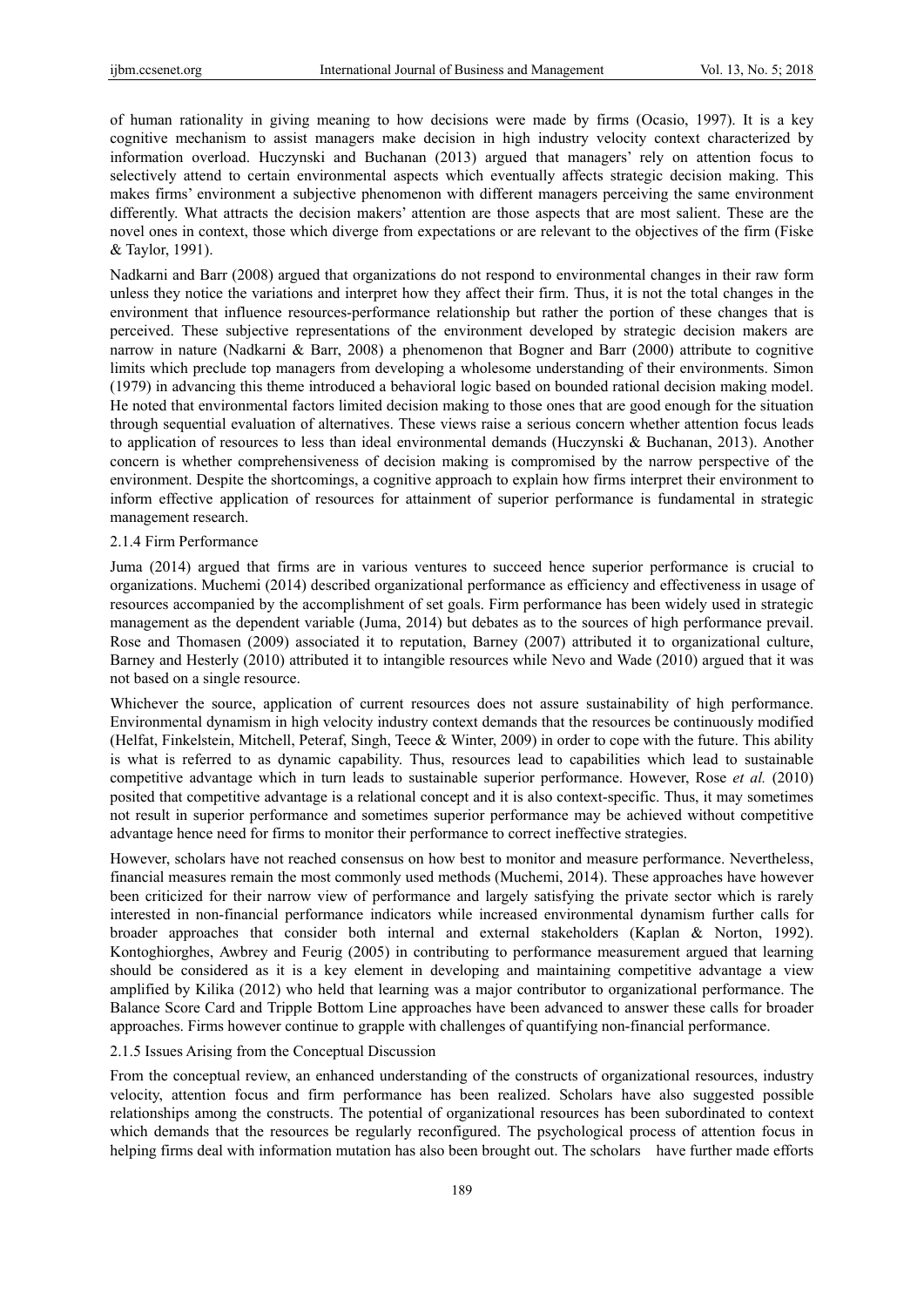to describe the constructs of interest and also suggested indicators suitable to operationalize them. For example, indicators of organizational resources have been brought out as tangible resources, intangible resources, human resources and internal systems (Juma, 2014; Ismail *et al.,* 2012; Barney, 1991). While reflecting on environmental dynamism, indicators for industry velocity have been suggested as being rate, turbulence and magnitude of changes (Nadkarni & Narayanan, 2007). Those on attention focus have been identified as attentional perspective, attentional engagement and attentional selection (Ocasio, 2011). Indicators of firm performance have been broadly classified into financial and non-financial (Muchemi, 2014). Over and above these, researchers have introduced the construct of capabilities as a pathway through which resources lead to superior and sustained performance (Rose *et al.*, 2012). This is in recognition of the role that capabilities play in enabling firms to exploit resources.

The literature has also demonstrated areas of consensus as well as divergence among researchers. Consensus has been shown in regard to value of resources as a major contributor to firm performance, inherent instability of high velocity industry contexts and organizations' ultimate goal of superior performance. Conversely, scholarly incoherence has been shown to exist with respect to endurance of resource based competitive advantages, role of the environment in strategy formulation, the nature of the environment as an objective phenomenon or otherwise and measurement of performance. Different views are presented each of which can qualify as a different school of thought in strategic management.

Further, to fully establish the practical nature of the constructs, several empirical attempts have been made with the constructs playing different roles. For example, Čater and Čater (2009) linked (in)tangible resources to company's competitive advantage and performance; Gruber, Heineman and Hungeling (2010) explored how resources and capabilities related to performance; Ting, Wang and Wang (2012) examined how innovation strategy influenced performance when moderated by environmental dynamism; Alon, Jiao, Kwong and Cui (2013) studied how the relationship between dynamic capabilities strategy and new venture performance was moderating by environmental dynamism; Nadkarni and Barr (2008) assessed the role of managerial cognition in influencing strategic action; Morgan, Vorhies and Mason (2009) examined how market orientation and marketing capabilities influenced firm performance; while Rose et al. (2010) linked organizational resources to firm performance as mediated by competitive advantage.

However, despite the attempts by scholars to describe the constructs, the theoretical grounding is lacking in these descriptions hence a call to consider a theoretical underpinning of the constructs. This is helpful in comparing new knowledge to existing theoretical models to provide direction on how the constructs would apply to different contexts. In reflecting on the different researches, scholars suggest the need for a wide range of theories for full conceptualization and theorizing of the relationships among the constructs of the study. Thus, the phenomenon of organizational resources and firm performance in high velocity industry context as impacted by managerial cognition derives from several theories which also form the basis for developing a theoretical framework.

## *2.2 Theoretical Review*

The above conceptual review has not presented theoretical anchorage for constructs in this study. The constructs thus require a theoretical underpinning which is derived from a variety of theories. These are the resource based view, dynamic capabilities view, organizational learning theory, resource dependence theory, open systems theory, contingency management theory and the attention based view.

## 2.2.1 Resource Based Theory

The resource based view originated from the work of Penrose (1959), who argued that the resources owned, deployed and used by the organization are more significant than industry structure. The theory is thus inward rather than outward looking by elevating organizational resources as the single requirement for high firm performance. The resource based view advances two key postulates, that of resource heterogeneity and another of resource immobility. Heterogeneity of resources makes firms unique with regard to the resources that they own and control (Barney, 1991). Resource immobility on the other hand assumes that resources are relatively stable among firms such that heterogeneity can be lasting (Selznick, 1957). Over the years, the resource based view has emerged distinctly as one of the more outstanding paradigms for understanding organizational activities and their competitive strategies with contributions from such scholars like Barney (1991 & 2001) and Peteraf and Barney (2003).

According to the resource based view, if a firm is to achieve competitive advantage, it must obtain and control valuable, rare, inimitable, and non-substitutable (VRIN) resources and capabilities, and in addition have the organization in place that can absorb and apply them (Barney, 2001). Thus, the theory's contribution to the study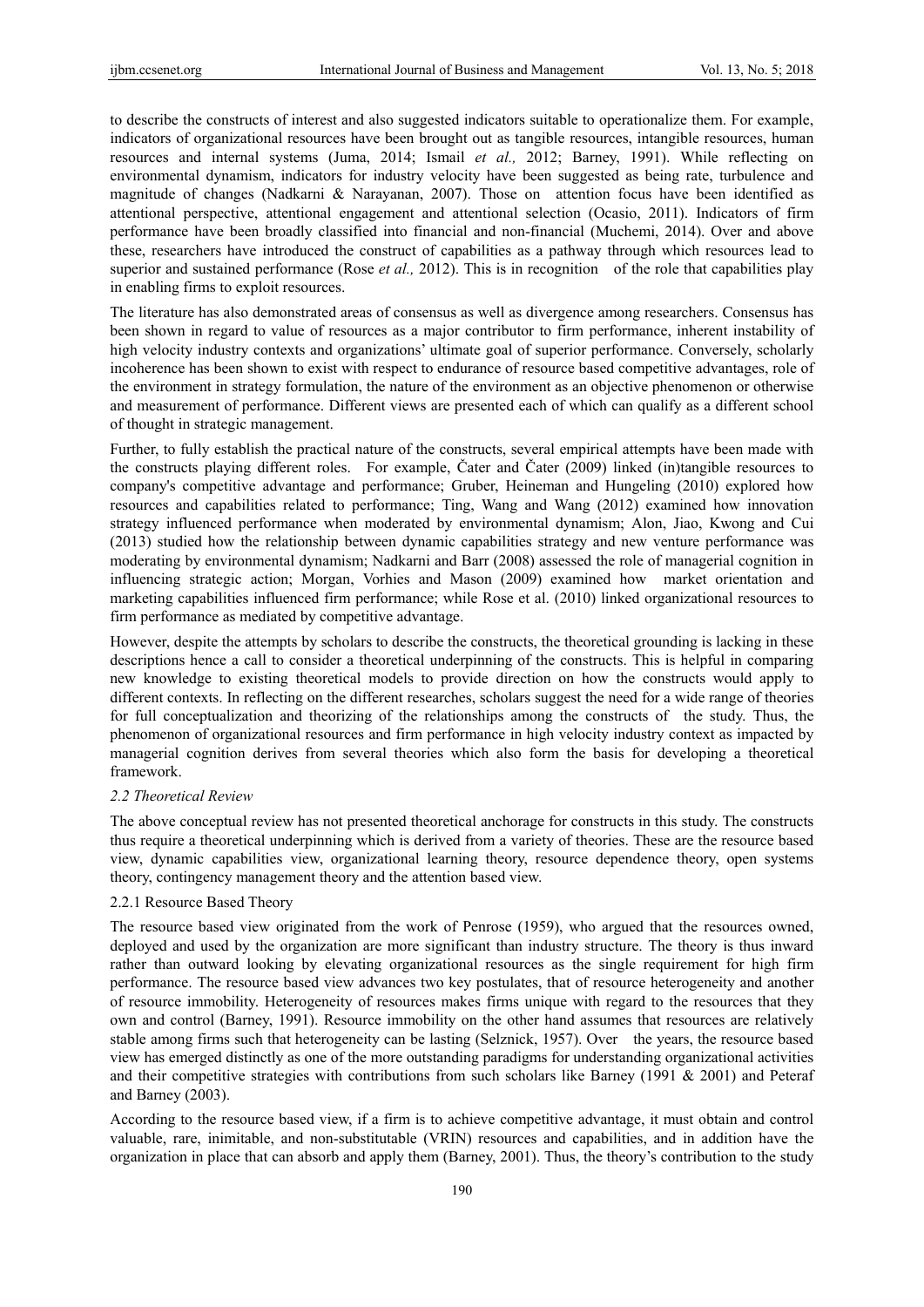is in anchoring the constructs of organizational resources and firm performance. The theory suggests that organizational resources contribute to superior firm performance.

## 2.2.2 The Dynamic Capabilities View

The dynamic capabilities view advanced by Teece, Pisano and Shuen (1999) seeks to extend the resource based view which largely focuses on the present value of resources. It holds that resources are not directly linked to superior performance and argues that capabilities are the source of competitive advantage while resources are the source of capabilities (Grant, 1991). Ambrosini and Bowman (2009) held that dynamic capabilities view extends the resource based view argument by addressing how valuable, rare, difficult to imitate and imperfectly substitutable resources can be created and how the current stock of valuable resources can be refreshed as the environment changes. It thus thrives on the fact that dynamic environments quickly erode the value of current resource stock thus requiring regular renewal. Dynamic capabilities thus allow firms to have sustained competitive advantage (Leonard-Barton, 1992).

The dynamic capabilities view contributes to this study by extending the resource based view and recognizing the construct of industry velocity as a strong influencer of resources- performance interaction. It helps in drawing of conclusions on how firms choose selected resources and reconfigure them to continuously address changing environment. It also introduces capabilities as a new construct for consideration in the study and suggests that organizational resources influence firm performance through the capabilities as opposed to direct relationship.

## 2.2.3 Organizational Learning Theory

Organizational learning theory reflects a collection of several sub-theories with a similar theme and is central in explaining how firms and human beings, their most valuable resource, acquire knowledge. Among the classical learning theories include experiential learning theory (Kolb, 1984), adaptive and generative learning theory (Senge, 1990) and assimilation theory (Nevis, DiBella, & Goulds, 1995). Owing to its nature of intangibility and difficulty to imitate, knowledge has been advanced as one of the most valuable organizational resources. Curado (2006) posited that knowledge accumulated through organizational learning, leading to superior knowledge bases, can be associated with high performances at organizational level. Spender and Grant (1996) on the other hand held that continuous learning in an organization guarantees that employees are up-to-date in terms of knowledge and information, thus strengthening human capital at large

Organizational learning theory contributes to this study by providing a theoretical foundation for human resources and attention focus. It argues that human resources should be developed as they are considered the most valuable asset within a firm. It also hints at the importance of cognitive processes by recognizing that the environment is largely a mental phenomenon rather than an objective construct. The construct of attention focus derives from this theory on the basis of reliance on environmental cues learnt from the past to minimize time for decision making.

## 2.2.4 Resource Dependence Theory

Resource dependence theory has its origins in the work of Pfeffer and Salancik (1978). It describes how external resources of organizations influence organizational behavior. It also explains how strategic managers make decisions in an environment that gives power to the firms but at the same time controls access to the resources (Huczynski & Buchanan, 2013). Firms must therefore seek to minimize reliance on their environment as a means of maintaining control over critical resources and reducing uncertainty especially in highly dynamic environments. Huczynski and Buchanan, (2013) argued that only the most critical and scarce resources are focused on and therefore support the need of decision makers' selective cognitive behavior.

The theory which is externally oriented complements the internally focused resource based view. It alludes to the selective behavior of managers by emphasizing that firms should seek to have the most critical and most scarce only. It thus anchors the construct of industry velocity by suggesting that the construct has influence on resource performance relationship.

## 2.2.5 Open Systems Theory

Open systems theory arose after World War II as a reaction to previous theories of organizations which had treated organizations as closed systems (Bastedo, 2004). The theory postulates that organizations are strongly influenced by their environment which affects the strategies that they formulate. The environment acts as a source of strategic resources that are vital for organizational sustenance, survival and superior performance. The theory thus recognizes the importance of organizational environment and the power it has to influence strategic behavior especially in high velocity industry context. It supports the dynamic capabilities view criticism of the resource based view by emphasizing the role of external environment. The theory also complements the resource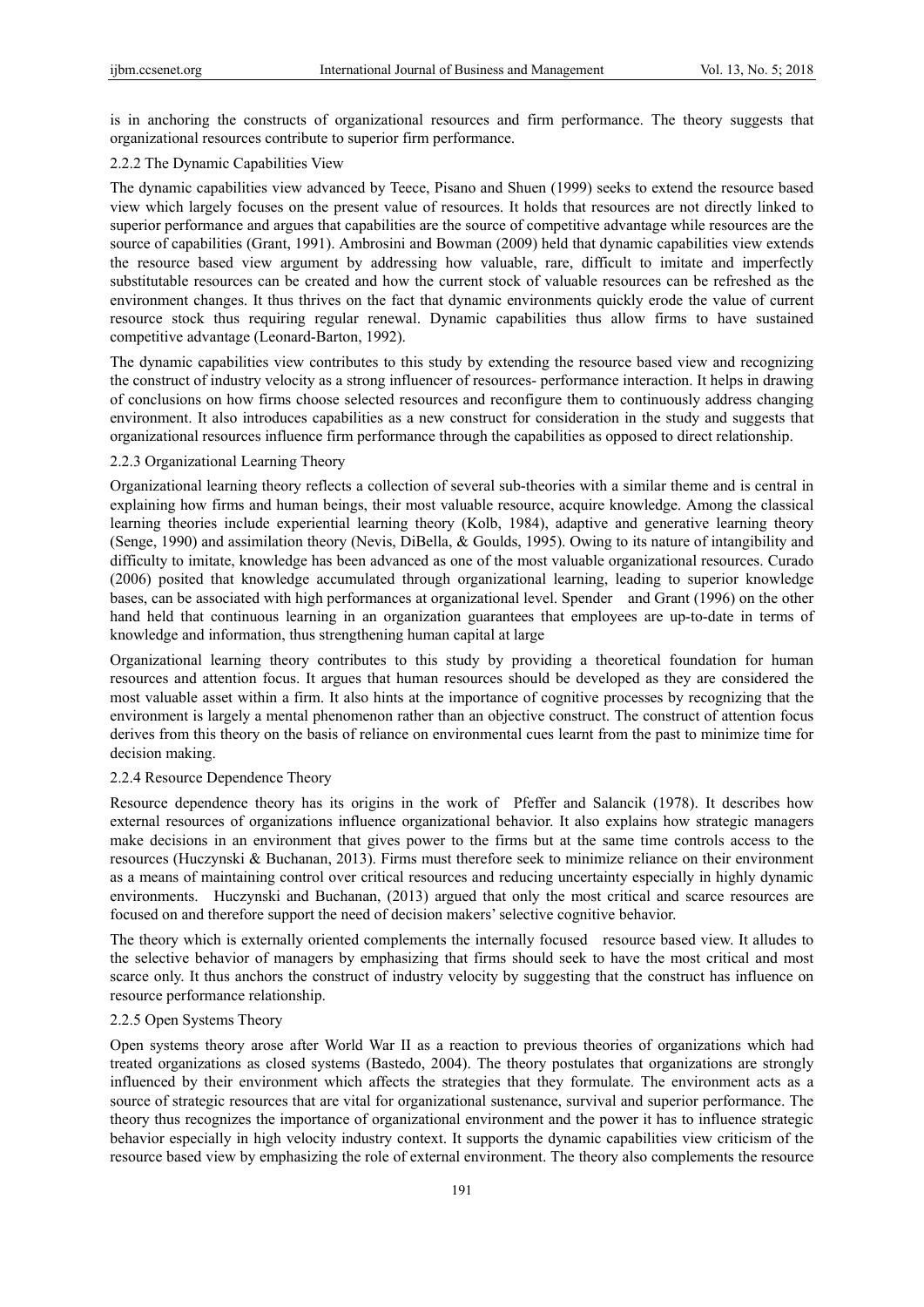dependence theory in its external orientation. It thus anchors the construct of industry velocity and its contingent role.

#### 2.2.6 Contingency Management Theory

The contingency management theory proposed by Fiedler and Garcia (1987) argues that organizational strategic actions depend on the contingencies of the situation. Islam and Hu (2012) argued that contingency theory is an approach to organizational behavior offering explanations as to how contingent factors influence the design and function of organizations. Van de Ven and Drazin (1985) postulated that organizational outcomes are the consequences of a fit between a number of factors. However, there is no a best way to achieve the fit which calls for continuous and powerful evaluation of contingent factors to inform strategy formulation. The strategies so formulated should also be flexible enough to readily adapt to rapidly changing context.

This theory holds that strategic decisions are made to fit a constantly dynamic environment. It is this fit that determines the ultimate firm performance. The theory is thus aligned to the purpose of the dynamic capabilities view in seeking to reconfigure organizational resources to fit specific environmental demands. It also augments the open systems theory proposition on firm environment interaction. It anchors the constructs of industry velocity and firm performance.

#### 2.2.7 Attention Based View

Attention based view was advanced by Ocasio (1997) in furtherance of understanding of how firms behaved within their operating environments. The theory is based on recognition of limitations of human cognitive capacity in explaining how firms arrive at strategic decisions and as a consequence it is founded on their bounded capacity to be rational. It is based on the premises of focus of attention, situated attention and structural distribution of attention. Attention based view follows Weick's (1979) work on attention emphasizing selective attendance to the environment stimuli. This was in recognition that a firm's environment is complex and thus organizations are bounded in their ability to attend to every (or even most) environmental stimuli. Consequently, strategists selectively attend to a limited set of stimuli, while ignoring others.

Thus, attention based view through recognition of cognitive limitations by decision makers especially in highly dynamic environment provide a theoretical perspective for use of attention focus mechanism to filter out the non-fundamental aspects of the environment. The theory thus helps explain that only a portion of the environment is attended to during strategic decision making process.

The theoretical review has revealed existence of diverse theories that have contribution to this study. The theories give a broad perspective to the understanding of strategic management. From the theories, a number of constructs relevant to the study namely organizational resources, capabilities, firm performance, industry velocity and attention focus have been identified. The theories have also provided possible indicators to the constructs.

#### 2.2.8 Issues Arising from the Theoretical Discussion

The theories reviewed are of phenomenal application to this study as they properly anchor the indicators of the constructs of interest. For example, firm assets and competitive advantage are identifiable in the resource based view, dynamic capabilities view, organizational learning theory and resource dependence theory. Environmental influence is identifiable in resource dependence theory, open systems theory and contingency management theory. Attention awareness, focus and selective perception can be identified in attention based view.

Propositions by the theories present areas of convergence in their views of various constructs and the phenomena they bring forth in strategic management. Areas of likely complementarity can also be identified which highlight an opportunity for theorizing in strategic management and empirical work. For example, in considering the resource based view and dynamic capabilities view, complementarities are found in the latter seeking to extend the former through recognition of environmental influence. Complementarity also exists between the resource based view and the resource dependence theory with the former focusing on the internal environment while the latter focuses on the external environment. Reinforcement among the theories is also visible. For example in considering the postulates of resource dependence theory, open systems theory and contingency management theory, reinforcement exists in their emphasis on external environment in strategic decision making.

To appreciate the full practical character of the theories in research, they have been used in a variety of empirical studies to offer theoretical underpinning for different constructs. For instance, Liang, You and Liu (2010) used resource based view to anchor the constructs of resources and firm performance mediated by organizational capabilities; Juma (2014) used resource based view and dynamic capabilities view in anchoring organizational resources and performance moderated by corporate governance; Ndofor, Sirmon and He (2011) applied resource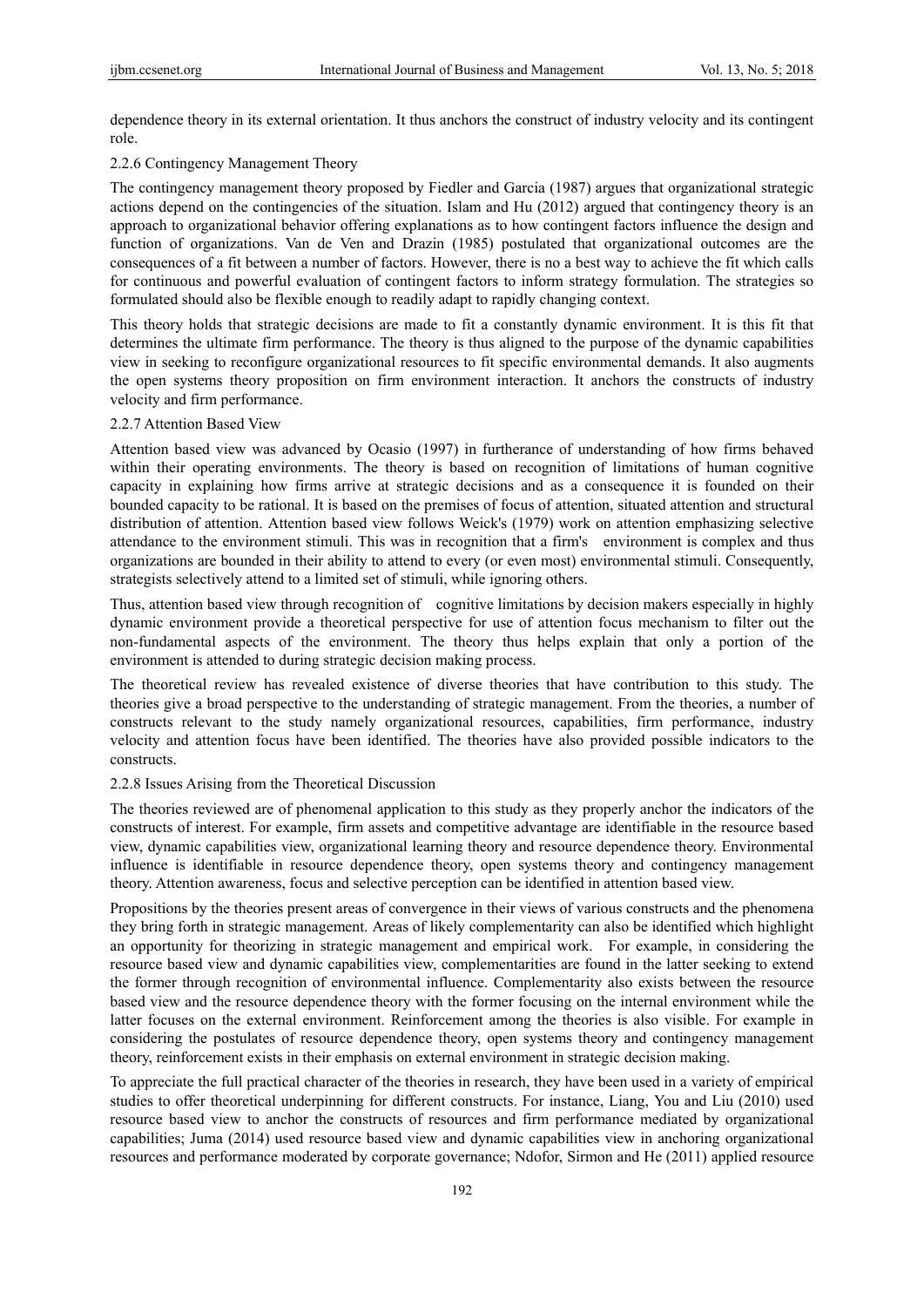based view and competitive dynamics theory to anchor firm resources and performance mediated by competitive actions; Njoroge (2015) used resource based view and organizational learning theory in anchoring organizational resources and performance mediated by competitive advantage; Ocasio (2011) used attention based view alongside other theories to underpin attention and organizational adaptation; while Su, Xie, Wang and Li (2011) used resource based view and dynamic capabilities view in their study on entrepreneurial strategy making and performance as moderated by organizational resources. In considering the empirical studies reviewed, none of the researchers used resource dependence theory, open systems theory and contingency management theory. However, in reflecting on the postulates of these theories, it is evident that they can augment those found in the reviewed empirical studies to provide a richer theoretical anchorage of the constructs of this study.

The theories reviewed also suggest possible linkages among constructs of interest useful to guide building theoretical models. For example, the resource based view supports a linkage between organizational resources and firm performance which is refined by the dynamic capabilities view by emphasizing necessity for permissive capabilities. Resource dependence theory, open systems theory and contingency management theory suggest external environment influence on the direct relationship between organizational resources and firm performance. Attention based view suggests that only a portion rather than the entire environment influences this direct relationship. However from the theoretical review, no single theory was found to be sufficient in explaining the phenomenon of organizational resources and firm performance as influenced by interaction between context and managerial psychological processes. This study therefore advocates for a single theory to adequately address this gap and further guide future empirical research in strategic management.

## **3. The Call for a Theoretical Framework**

This paper sought to describe the constructs of organizational resources, industry velocity, attention focus and firm performance from a multidisciplinary perspective and identify linkages among them in high velocity industry context by reviewing extant literature. In considering this literature to understand the constructs and provide theoretical grounding, conceptual, theoretical and empirical gaps have emerged as off-shoots of scholarly discussions.

Notable is the incoherence with respect to endurance of resource based competitive advantages, role of the environment in strategy formulation, the nature of the environment as an objective phenomenon or otherwise and measurement of performance still exists. Discussions regarding resource-performance relationship have clustered around two phenomena, with some scholars arguing that resources are a necessary and sufficient condition for superior performance while others see the relationship as context defined. Closely related to this, two camps seem to emerge concerning whether the external environment needs to be considered during strategy formulation or not. Similarly, two opposing views stand out regarding the nature of the external environment with an argument that the environment is an objective phenomenon while a counter argument regards the environment as a highly subjective phenomenon defined by managerial cognitive mechanisms. Lastly, how broadly firm performance should be measured is also clustered around two viewpoints with some scholars sticking to the traditional and narrower financial measurement approaches while others are calling for broader approaches.

Conceptually, none of the reviewed studies brought all the constructs of this study together in a single study. Different scholars conceptualized the relationships between constructs in diverse ways. It is therefore necessary to develop a robust model that integrates all the constructs together. Theoretically, no single theory was found to ground all the suggested relationships. However taken together, the theories presented areas of complementarity and reinforcement hence potential for theorizing. A theoretical model may provide a firm base for springing and crystallizing a single new theory. Empirically, scholars have not unanimously typified organizational resource in terms of their significance to firm performance. There is also no common standing among scholars on the application of attention focus and approach for measuring firm performance. A new theoretical model will contribute to these gray areas by suggesting possible categorization of resources, define applicability of the construct of attention focus in high velocity industry context and contribute to literature on firm performance measurement.

As more research is conducted and new findings discovered, the scholarly future may require constructs initially treated as unrelated to be brought together in a single study. There may be need to borrow certain constructs from other disciplines to fulfill strategic management objectives. This study by proposing a new theoretical model takes this step by borrowing the construct of attention focus from organizational behavior and integrating it into a traditional strategic management model featuring organizational resources and firm performance. The new theoretical model also reflects evolving nature of knowledge requiring closer scrutiny of constructs and how they relate and will form the basis for anchoring future empirical studies.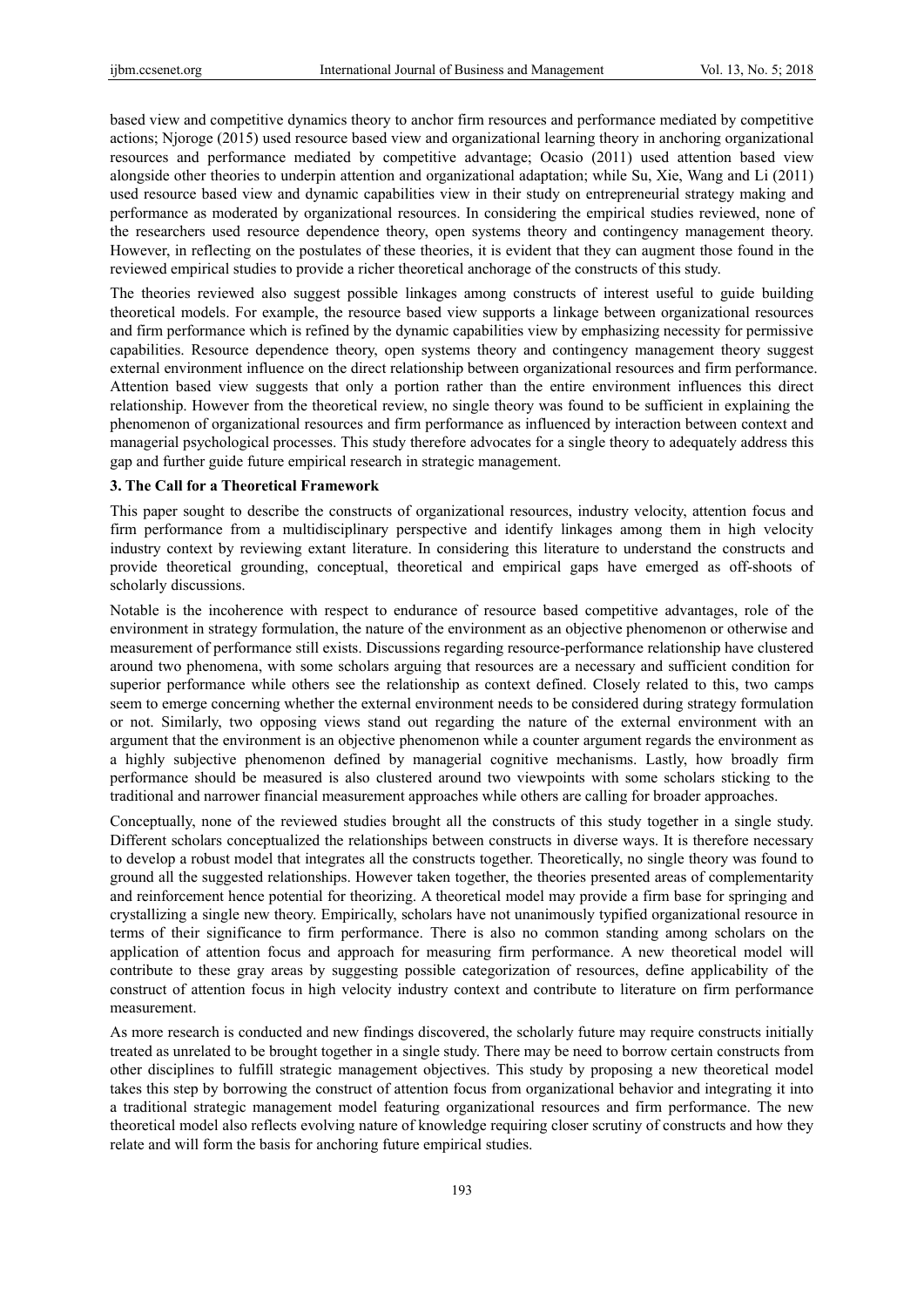Need for a theoretical model is also informed by its central role in advancing knowledge. Mutanen (2015) argued that the goal of any scientific inquiry is to gain new knowledge. However, to be a reliable way of advancing knowledge, such an inquiry must be systematic institutionally and theoretically. Institutional systematicity encompasses organizations like universities or those dedicated to research. Conversely, theoretical systematicity describes organization of knowledge into theories and in a methodological way (Mutanen, 2015). In a similar vein, using the various debates touching on the role of theory in advancement of scientific knowlegde, Wandiga, Kilika and James (2017) justified a case for development of new theoretical models to precede empirical work based on an epistemological perspective. Thus, to make scientific knowledge more than mere compilation of distinct pieces of information, its formulation should ideally be in the form of a theory in a strict logical sense. This is a direct call for theoretical models to organize new knowledge. From the foregoing, this study proposes a theoretical model for guiding future empirical studies in strategic management.

## 3.1 The Proposed Theoretical Model

Based on the discussions made in this paper, several constructs emerge from both the theoretical and conceptual literature. These constructs are organizational resources, firm capabilities, industry velocity, attention focus and firm performance. In reflecting on the role of a theory to explain, predict and understand phenomena and also advance knowledge in a predictable way, the authors propose the following theory designating different roles in a phenomenon that involves the above five constructs. The model presents a phenomenon whose antecedent factor is organizational resources. Organizational resources are operationalized using four dimensions; tangible resources, intangible resources, human resources and internal systems. The intermediate factor emerging from organizational resources is firm capabilities with the dimensions of sustenance of competitive advantage and value creating strategies. The contingent factor is presented by an interaction of the constructs of industry velocity and attention focus. Industry velocity has three dimensions; rate of industry change, turbulence of changes and magnitude of changes while those of attention focus are attentional perspective, attentional engagement and attentional attention. The ultimate factor on the other hand has been operationalized through financial and non-financial indicators.



Figure 1. Theoretical framework linking organizational resources, industry velocity, attention focus and firm performance as mediated by firm capabilities

Source: Authors (2018).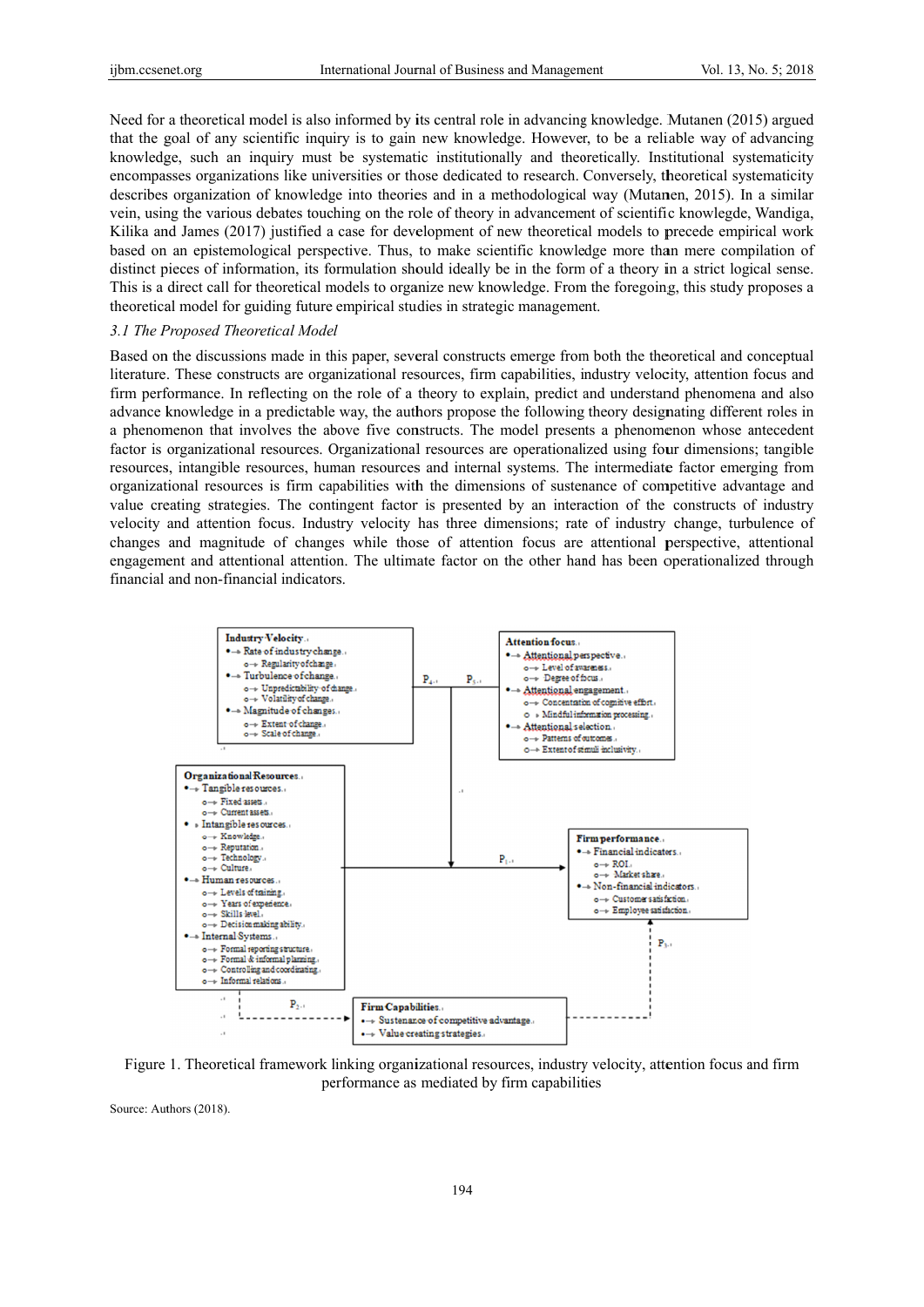#### *3.2 Propositions*

## 3.2.1 Organizational Resources and Firm Performance

The construct of organizational resources has been advanced as a focal point in the performance of a firm and in strategic management in general. This contribution has been studied since the resource based paradigm was proposed. The dimensions used to operationalise the construct have various indicators. Indicators for tangible resources are fixed and current assets. They have a physical form and are therefore easy to acquire or imitate. Consequently, their value as a source of sustainable competitive advantage is limited as competitors can acquire them in the long run. They are nevertheless important as they provide a basis on which the other resources are exploited.

Intangible resources indicators consist of knowledge, reputation, technology and culture. Unlike tangible resources, they do not have a physical form and therefore they are not easy to imitate. Further, the complexity with which they combine with the tangible and human resources makes competitors unable to apply them effectively even if they manage to acquire them. They are thus considered to have more value as sources of sustainable competitive advantage hence sustainable superior performance. Human resources indicators on the other hand comprise of level of training, years of experience, skills level and decision making ability. Human resources are a special category of resources as they control all the other resources. They also harbor several intangible resources the most key being tacit knowledge though they are themselves mobile through job change. Internal systems are institutional-wide and provide synergy among the other resources. Their indicators comprise of organizational formal reporting structure, its formal and informal planning, controlling and coordinating mechanisms and informal relations within and without the organization. The indicators of the financial dimension of firm performance are ROI and market share while those of the non-financial dimension are customer satisfaction and employee satisfaction. The available theoretical and empirical literature proposes a relationship between deployment organizational resources and firm performance. Specifically, the resource based view suggests that firms operating in high velocity industry contexts should acquire and control relevant resources to guarantee superior performance. Thus, the paper proposes that:

*Proposition 1: Firms in high velocity industry contexts that acquire and control relevant organizational resources aligned to the context will realize high level of performance.* 

#### 3.1.2 The Role of Firm Capabilities

High velocity industry context is characterized by high levels of environmental dynamism which makes competitive advantages premised on organizational resources short lived and easy to erode. In such cases, the path from resources to performance is not direct but goes through an intermediate state for the resources to unleash their potential. This intermediate state describes the capabilities that firms must build to align the resources to address the demands of the high velocity context. The capabilities present the ability of organizations to renew resources over time to respond to changing contexts. Further, even though deployment of resources is argued to lead to superior firm performance, the manner in which the resources are exploited is contingent upon the existing firm capabilities. The strength of organizational resources can thus be argued to be domiciled in the firm's capabilities. It is these capabilities that enable firms to sustainably exploit organizational resources and generate sustainable competitive advantage hence lasting superior performance and are founded on sustainable value creating strategies. Thus, the paper proposes that:

*Proposition 2: Firms in high velocity industry contexts that are conscious about the demands of their external contexts will build relevant firm capabilities to properly align organizational resources to changing environmental demands.* 

*Proposition 3: Even though the configured resources in high velocity industry contexts have been proposed to influence performance, the strength of such influence is dependent on the state of capabilities derived from the resources deployed by firms in high velocity industry contexts.* 

3.1.3 The Joint Contingent Effect of the Interaction between Industry Velocity and Attention Focus

Industry velocity describes the nature of the industry in which the firms operate and is characterized by rate, turbulence and magnitude of change. Rate refers to the regularity of changes, turbulence to the unpredictability of these changes while magnitude represents the size of changes. High velocity industry context is characterized by frequent environment changes, with the changes being highly unpredictable and big in magnitude. Since organizations do not operate in isolation and their boundaries are characteristically porous, the organizations' strategy formulation process is inevitably influenced by these external environmental variations. The strategies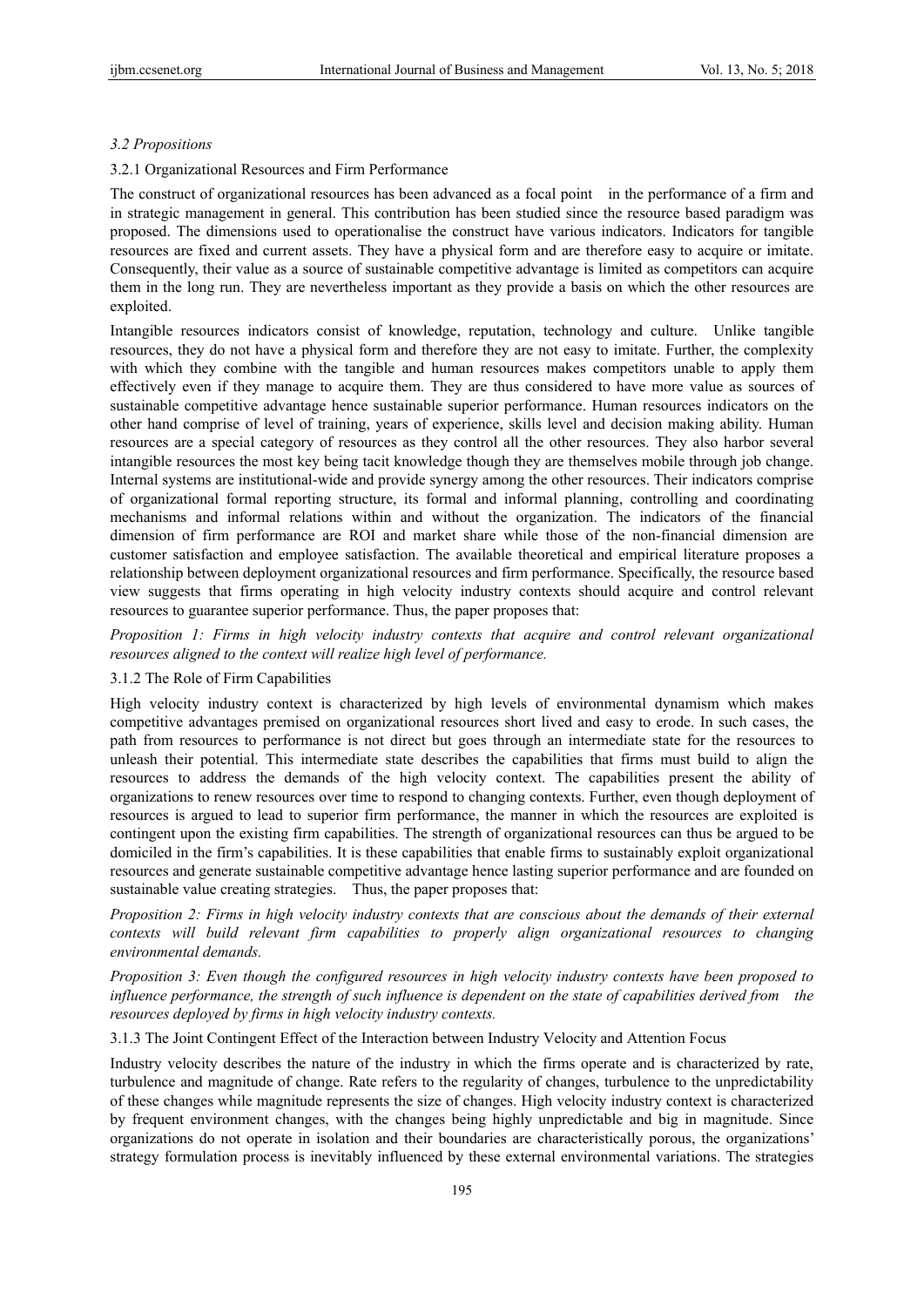formulated and implemented therefore seek to address these contextual factors. Particularly, firms have to contend with a peculiar nature of competition and performance in these environments which is characterized by competence-destroying change and the limited ability of managers to foresee the nature of these changes (Bogner & Barr, 2000). This is due to the massive amounts of information arising from the changes often in amounts greater than the cognitive abilities of decision makers to perceive and interpret it. It is thus in high velocity industry context that the value of attention focus described as the extent to which top managers' subjective representations of their external environment are dominated by concepts related to one (or more) domain over others is founded. The necessity of attention focus arises as managerial teams attempt to shield themselves from information overload in high velocity industry contexts by focusing only on aspects of the environment which they deem critical to inform strategy formulation. In this way, the interaction between industry velocity and attention focus allows only some environmental stimuli to be considered and factored in the frame of reference when making strategic decisions in organizations. Thus, the paper proposes that:

*Proposition 4: Even though deployment of resources by firms in high velocity contexts is likely to influence their performance, the contribution of the resources to such performance is contingent upon the state of industry velocity experienced by the firm.* 

*Proposition 5: Even though deployment of resources by firms in high velocity contexts is likely to influence their performance, the contribution of the resources to such performance is contingent upon the external environmental stimuli that the decision makers have selectively attended to and focused on.*

## **4. Conclusions and Direction for Future Research**

This theoretical paper was aimed at reviewing extant conceptual, theoretical and empirical literature to identify gaps in the relationships among the constructs of organizational resources, industry velocity, attention focus and firm performance. The paper further aimed at suggesting a theoretical model based on a multidisciplinary approach and propose propositions to fill the identified gaps. The reviewed literature showed varied linkages among resources, industry velocity, attention focus and firm performance. The literature also identified an additional construct that influences these interactions. It showed that organizational resources are not directly related to firm performance but instead firm capabilities are intermediate factors and that they define the mechanism through which resources affect firm performance.

This paper therefore extends the level of understanding in the extant literature on organizational resources, industry velocity, attention focus and firm performance and also makes suggestions for future research. The paper has identified gaps in extant empirical literature and provided an integrated and more inclusive approach for improving visualization and understanding of the relationships among the constructs of organizational resources, industry velocity, attention focus and firm performance by inviting the construct of firm capabilities into the interactions. New propositions have as a consequence been put forward to enrich the extant literature on organizational resources, industry velocity, attention focus and firm performance interactions and further to cement arguments on how the additional construct of firm capabilities influence the relationships and affect firm performance. From the study, it is evident that the future of strategic management research lies in multidisciplinary approaches to strategic problems. Strategic managers and scholars should therefore integrate other disciplines to address strategic management gaps. Further, the proposed theoretical framework should be practically tested in guiding future empirical research in high velocity industries in diverse sectors. These industries include the computer industry, airlines industry, insurance industry, informational industry, retail banking, fast food businesses, health care industry and real estate among others. These are the industries characterized by frequent, unpredictable and enormous changes in demand, competition, technology and/or regulation signifying high environmental variability.

## **References**

- Akio, T. (2005). The Critical Assessment of the Resource-Based View of Strategic Management. *Ritsumeikan International Affairs*, *3*, 125-150.
- Alon, I., Jiao, H., Kwong, K. C., & Cui, Y. (2013). The moderating effects of environmental dynamism on the relationship between dynamic capabilities strategy and new venture performance in an emerging market. *Journal of Engineering and Technology Management*, *30*(2), 188-205. http://doi.org/10.1016/j.jengtecman.2013.01.005
- Ambrosini, V., & Bowman, C. (2009). What are dynamic capabilities and are they a useful construct in strategic management? *International Journal of Management Reviews*, *11*(1), 29-49. http://doi.org/10.1111/j.1468-2370.2008.00251.x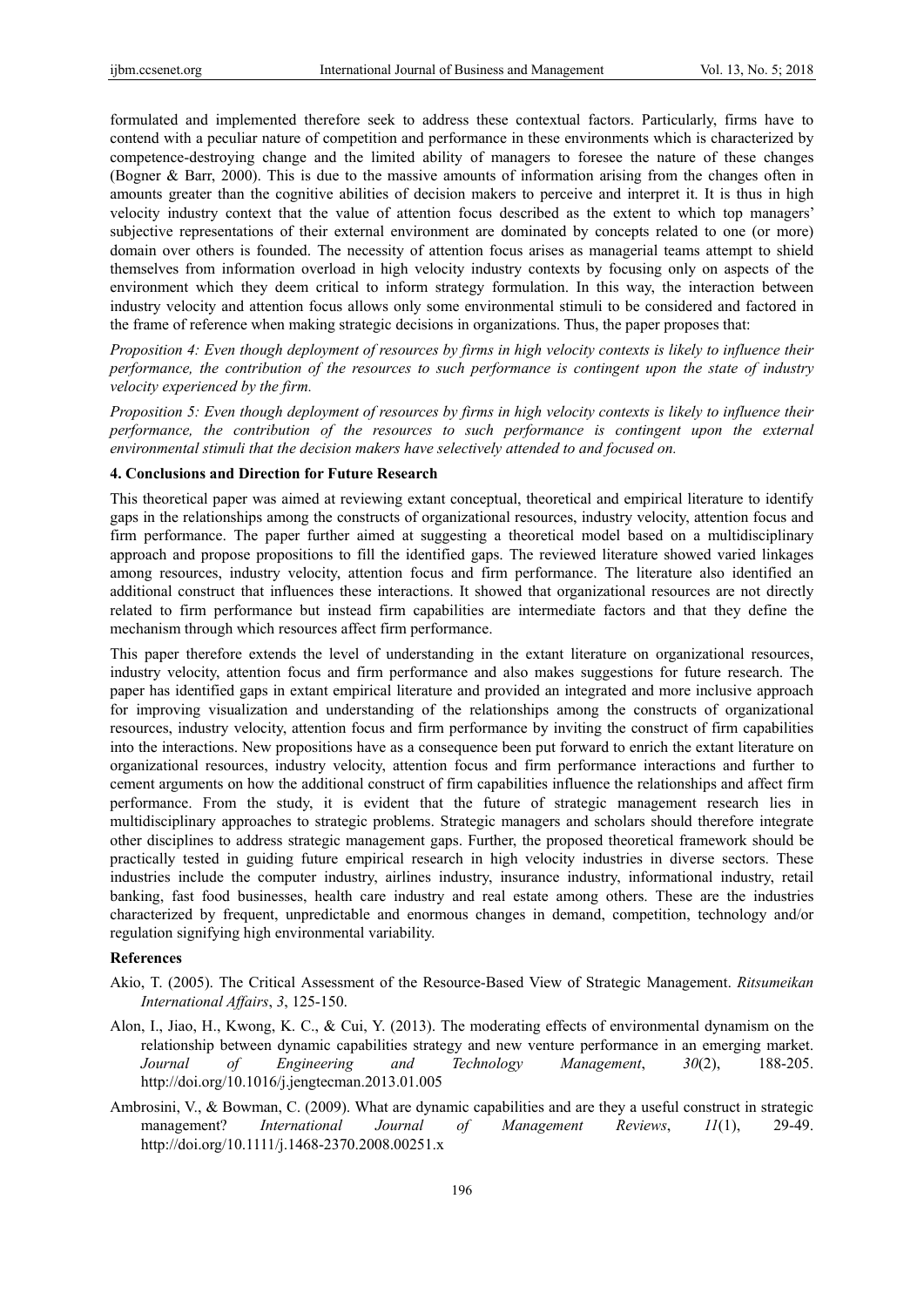- Amit, R., & Schoemaker, P. J. (1993). Strategic assets and organizational rent. *Strategic Management Journal*, *14*(1), 33-46. http://doi.org/10.1002/smj.4250140105
- Ansoff, H. I. (1979). *Model of environmental turbulence in strategic management*. London: Palgrave Macmillan. http://doi.org/10.1007/978-1-349-02971-6\_5
- Barney, J. (1991). Firm resources and sustained competitive advantage. *Journal of Management*, *17*(1), 99-120. http://doi.org/10.1177/014920639101700108
- Barney, J. B. (2001). Is the resource-based "view" a useful perspective for strategic management research? Yes. *Academy of Management Review, 26*(1), 41-56. http://doi.org/10.2307/259393
- Barney, J. B. (2007). *Gaining and sustaining competitive advantage*. Upper Saddle River, New Jersey: Pearson Prentice Hall.
- Barney, J. B., & Hesterly, W. S. (2010). *Strategic management and competitive advantage concept*. Upper Saddle River, New Jersey: Pearson Prentice Hall.
- Bastedo, M. N. (2004). *Open systems theory*. University of Michigan. SAGE. http://doi.org/10.4135/9781412939584.n406
- Bogner, W. C., & Barr, P. S. (2000). Making sense in hypercompetitive environments: A cognitive explanation for the persistence of high velocity competition. *Organization Science, 11*(2), 212-226. http://doi.org/10.1287/orsc.11.2.212.12511
- Bourgeois III, L. J., & Eisenhardt, K. M. (1988). Strategic decision processes in high velocity environments: Four cases in the microcomputer industry. *Management Science, 34*(7), 816-835. http://doi.org/10.1287/mnsc.34.7.816
- Čater, T., & Čater, B. (2009). (In) tangible resources as antecedents of a company's competitive advantage and performance. *Journal for East European Management Studies*, 186-209.
- Cho, T. S., & Hambrick, D. C. (2006). Attention as the mediator between top management team characteristics and strategic change: The case of airline deregulation. *Organization Science*, *17*(4), 453-469. http://doi.org/10.1287/orsc.1060.0192
- Cool, K., & Schendel, D. (1988). Performance differences among strategic group members. *Strategic Management Journal, 9*(3), 207-223. http://doi.org/10.1002/smj.4250090302
- Curado, C. (2006). Organisational learning and organisational design. *The learning organization, 13*(1), 25-48. http://doi.org/10.1108/09696470610639112
- Daft, R. (1983). *Organization theory and design*. New York: West Publishing.
- Ensley, M. D., Pearce, C. L., & Hmieleski, K. M. (2006). The moderating effect of environmental dynamism on the relationship between entrepreneur leadership behavior and new venture performance. *Journal of Business Venturing, 21*(2), 243-263. http://doi.org/10.1016/j.jbusvent.2005.04.006
- Fiedler, F. E., & Garcia, J. E. (1997). *New approaches to leadership, cognitive resources and organizational performance*. New York: John Wiley and Sons.
- Fiske, S. T., & Taylor, S. E. (1991). *Social cognition*. New York: McGraw-Hill.
- Frishammar, J. (2006). Organizational environment revisited: a conceptual review and integration. *International Studies of Management & Organization*, *36*(3), 22-49. http://doi.org/10.2753/imo0020-8825360302
- Goeltz, D. R. (2014). Alliance portfolio characteristics and firm performance. *Journal of management and marketing research, 16*, 1.
- Grant, R. M. (1991). The resource-based theory of competitive advantage: Implications for strategy formation. *California management review*, *33*(3), 114-35. http://doi.org/10.2307/41166664
- Grant, R. M., & Jordan, J. (2012). *Foundations of strategy*. London: John Wiley & Sons Ltd.
- Gruber, M., Heinemann, F., Brettel, M., & Hungeling, S. (2010). Configurations of resources and capabilities and their performance implications: an exploratory study on technology ventures. *Strategic Management Journal*, *31*(12), 1337-1356. http://doi.org/10.1002/smj.865

Hamel, G., & Prahalad, C. K. (1994). *Competing for the future*. Boston: Harvard School Press.

Hart, S. L. (1995). A natural-resource-based view of the firm. *Academy of Management Review, 20*(4), 986-1014. http://doi.org/10.2307/258963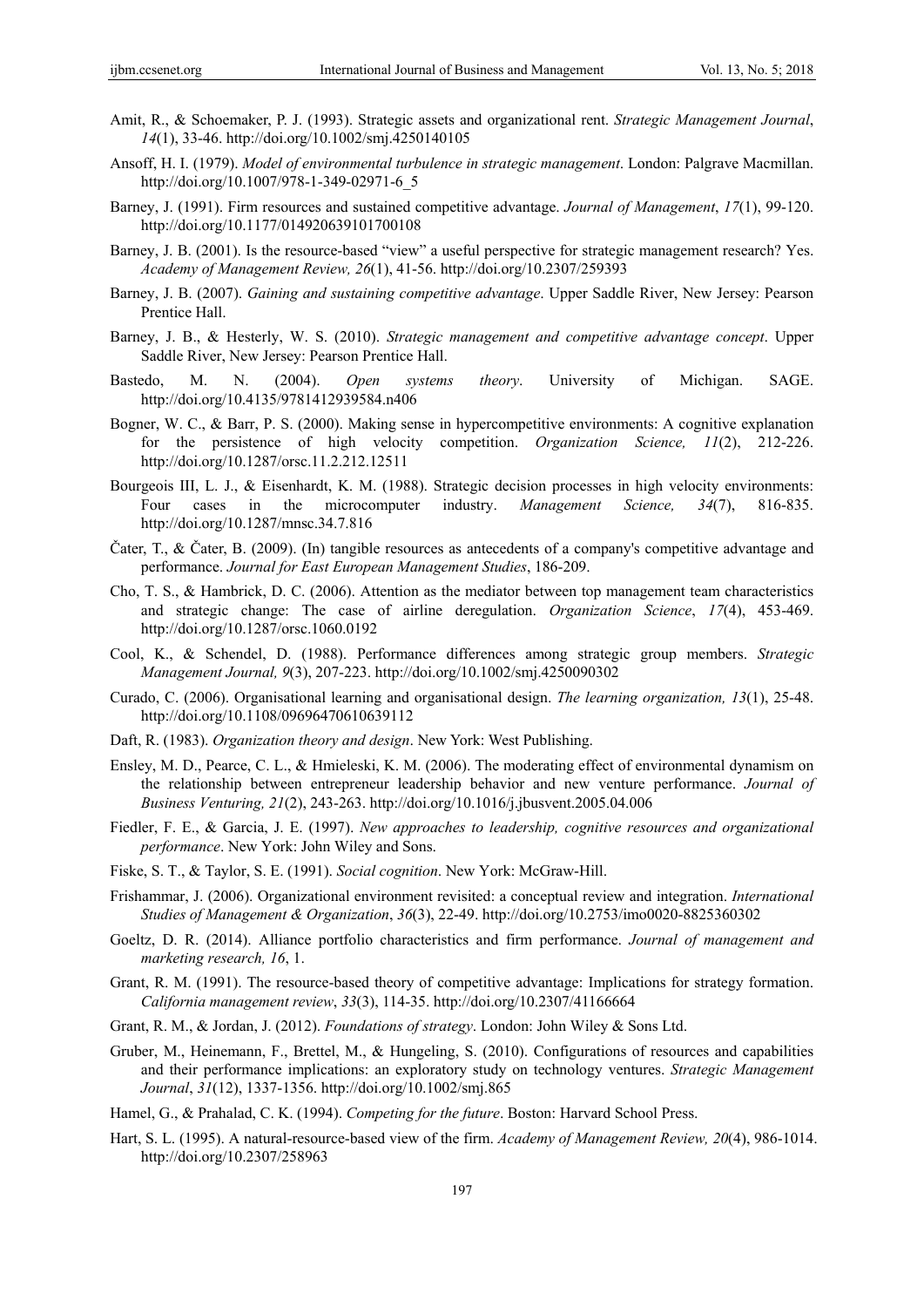- Helfat, C. E., Finkelstein, S., Mitchell, W., Peteraf, M., Singh, H., Teece, D., & Winter, S. G. (2009). *Dynamic capabilities: Understanding strategic change in organizations*. John Wiley & Sons.
- Hitt, M. A., & Tyler, B. B. (1991). Strategic decision models: Integrating different perspectives. *Strategic Management Journal, 12*(5), 327-351. http://doi.org/10.1002/smj.4250120502

Huczynski, A. A., & Buchanan, D. A. (2013). *Organizational behavior*. Edinburgh Gate: Pearson Education Ltd.

- Islam, J., & Hu, H. (2012). A review of literature on contingency theory in managerial accounting. *African journal of Business Management, 6*(15), 5159. http://doi.org/10.5897/ajbm11.2764
- Ismail, A. I., Rose, R. C., Uli, J., & Abdullah, H. (2012). The relationship between organizational resources, capabilities, systems and competitive advantage. *Asian academy of Management Journal, 17*(1).
- Juma, O. W. (2014). Organizational resources, corporate governance structures and performance of Kenyan state corporations. *Unpublished MBA Thesis*.
- Kaplan, R. S., & Norton, D. P. (1992). The Balanced Scorecard-Measures that Drive Performance. *Harvard Business Review, 70*(1).
- Kilika, J. M. (2012). Institutional context, collaboration, human resource development infrastructure and performance of universities in Kenya. *Unpublished Ph. D Thesis. School of Business, University of Nairobi*.
- Kolb, D. (1984). *Experiential learning: Experience as the source of learning and development*. New Jersey: Prentice Hall.
- Kontoghiorghes, C., Awbre, S. M., & Feurig, P. L. (2005). Examining the relationship between learning organization characteristics and change adaptation, innovation, and organizational performance. *Human Resource Development Quarterly, 16*(2), 185-212. http://doi.org/10.1002/hrdq.1133
- Kraaijenbrink, J., Spender, J. C., & Groen, A. (2009). The resource-based view: A review and assessment of its critiques. *Journal of Management, 36*(1), 349-372. http://doi.org/10.1177/0149206309350775
- Kunc, M. H., & Morecroft, J. D. (2010). Managerial decision making and firm performance under a resource‐based paradigm. *Strategic Management Journal, 31*(11), 1164-1182. http://doi.org/10.1002/smj.858
- Learned, E. P., Christensen, C. R., Andrews, K. R., & Guth, W. P. (1965). *Business policy*: *Text and cases*. IL: Homewood.
- Leonard‐Barton, D. (1992). Core capabilities and core rigidities: A paradox in managing new product development*. Strategic Management Journal, 13*(S1), 111-125. http://doi.org/10.1002/smj.4250131009
- Liang, T. P., You, J. J., & Liu, C. C. (2010). A resource-based perspective on information technology and firm performance: A meta analysis. *Industrial Management & Data Systems, 110*(8), 1138-1158. http://doi.org/10.1108/02635571011077807
- Meyer, K. E., Estrin, S., Bhaumik, S. K., & Peng, M. W. (2009). Institutions, resources, and entry strategies in emerging economies. *Strategic management journal, 30*(1), 61-80. http://doi.org/10.1002/smj.720
- Morgan, N. A., Vorhies, D. W., & Mason, C. H. (2009). Market orientation, marketing capabilities, and firm performance. *Strategic Management Journal, 30*(8), 909-920. http://doi.org/10.1002/smj.764
- Muchemi, A. W. (2013). Top management team diversity and performance of commercial banks in Kenya. *Unpublished PhD Thesis, University of Nairobi*.
- Mutanen, A. (2015). Hintikka's interrogative model and a logic of discovery and justification. *Acta Baltica Historiae et Philosophiae Scientiarum, 3*(1). http://doi.org/10.11590/abhps.2015.1.02
- Nadkarni, S., & Barr, P. S. (2008). Environmental context, managerial cognition, and strategic action: an integrated view. *Strategic Management Journal, 29*(13), 1395-1427. http://doi.org/10.1002/smj.717
- Nadkarni, S., & Herrmann, P. O. L. (2010). CEO personality, strategic flexibility, and firm performance: The case of the Indian business process outsourcing industry. *Academy of Management Journal, 53*(5), 1050-1073. http://doi.org/10.5465/amj.2010.54533196
- Nadkarni, S., & Narayanan, V. K. (2007). Strategic schemas, strategic flexibility, and firm performance: The moderating role of industry clockspeed. *Strategic Management Journal, 28*(3), 243-270. http://doi.org/10.5465/amj.2010.54533196
- Ndofor, H. A., Sirmon, D. G., & He, X. (2011). Firm resources, competitive actions and performance: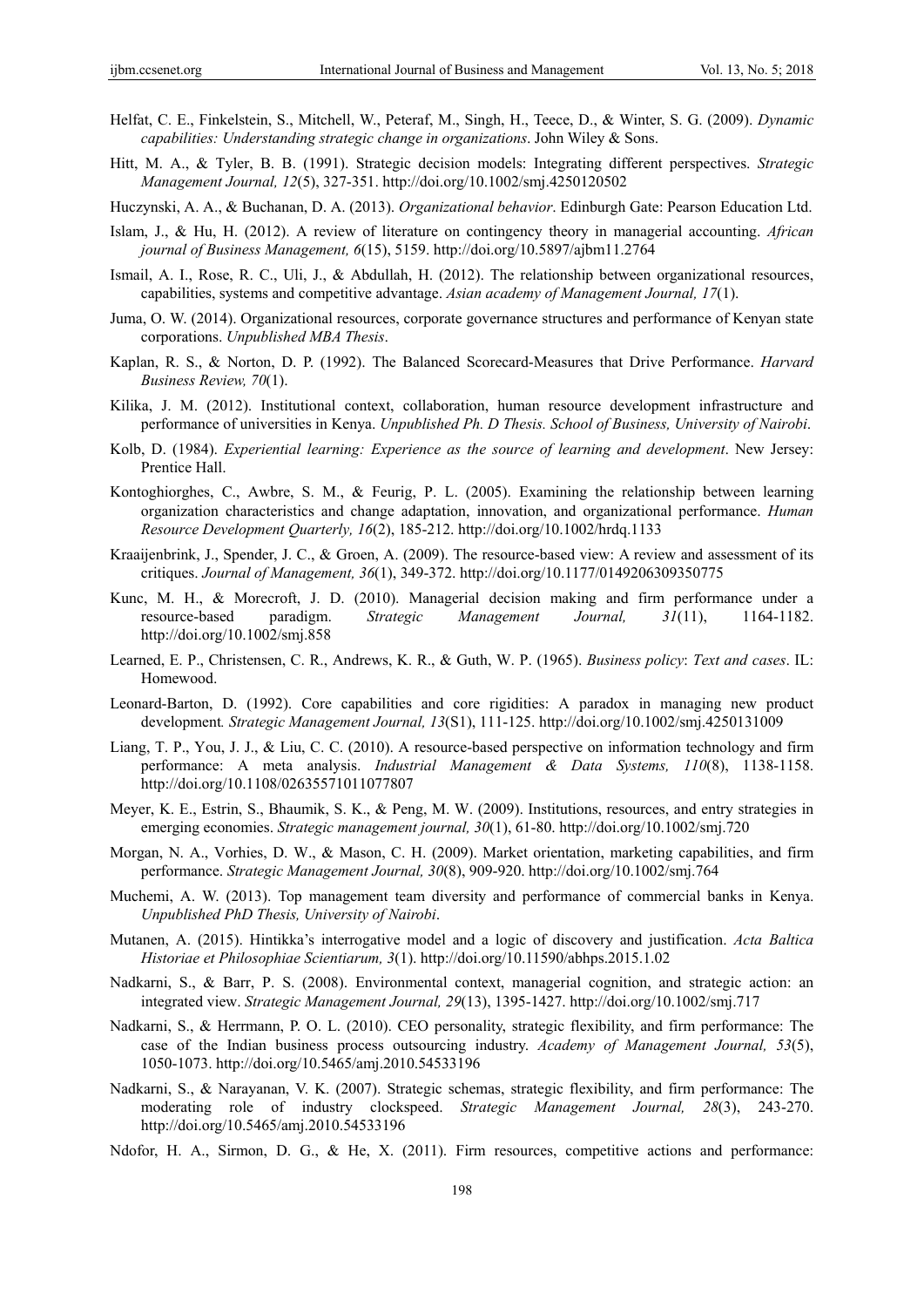investigating a mediated model with evidence from the in‐vitro diagnostics industry. *Strategic Management Journal*, *32*(6), 640-657. http://doi.org/10.1002/smj.901

- Nevis, E. C., DiBella, A. J., & Gould, J. M. (1995). Understanding organizations as learning systems. *MIT Sloan Management Review, 36*(2), 73-73.
- Nevo, S., & Wade, M. R. (2010). The formation and value of IT-enabled resources: antecedents and consequences of synergistic relationships. *MIS Quarterly*, 163-183. http://doi.org/10.2307/20721419
- Njoroge, J. G. (2015). *Organizational resources and performance of mobile phone companies in Kenya* (Doctoral dissertation, Kenyatta University).
- Ocasio, W. (1997). Towards an attention-based view of the firm. *Strategic Management Journal*, 187-206. http://doi.org/10.1002/(sici)1097-0266(199707)18:1+<187::aid-smj936>3.3.co;2-b
- Ocasio, W. (2011). Attention to attention. *Organization science, 22*(5), 1286-1296. http://doi.org/10.1287/orsc.1100.0602
- Papadakis, V. M., Lioukas, S., & Chambers, D. (1998). Strategic decision-making processes: the role of management and context. *Strategic Management Journal, 19*(2), 115-147. http://doi.org/10.1002/(sici)1097-0266(199802)19:2<115::aid-smj941>3.0.co;2-5
- Pearce II, J.A., Robinson, R.B., & Mital, A. (2012). *Strategic management: Formulation, implementation and control*. New Delhi: Tata McGraw Hill Education Private Ltd.
- Penrose, E. T. (1959). *The theory of the growth of the firm*. New York: Sharpe.
- Peteraf, M. A., & Barney, J. B. (2003). Unraveling the resource‐based tangle. *Managerial and Decision Economics, 24*(4), 309-323. http://doi.org/10.1002/mde.1126
- Peteraf, M. A., & Bergen, M. E. (2003). Scanning dynamic competitive landscapes: A market‐based and resource‐based framework. *Strategic management journal, 24*(10), 1027-1041. http://doi.org/10.1002/smj.325
- Pfeffer, J., & Salancik, G. R. (1978). *The external control of organizations: A resource dependence perspective*. New York: Harper and Row.
- Rose, C., & Thomasen, S. (2009). The impact of corporate reputation on performance. *European Management Journal*, *22*(2), 201-210. http://doi.org/10.1016/j.emj.2004.01.012
- Rose, R. C., Abdullah, H., & Ismad, A. I. (2010). A review on the relationship between organizational resources, competitive advantage and performance. *Journal of International Social Research, 3*(11).
- Selznick, P. (1957). *Leadership in administration*. New York: Harper & Row.
- Senge, P. (1990). *The fifth discipline: The art and practice of the learning organization*. New York: Doubleday.
- Simon, H. A. (1979). Rational decision making in business organizations. *The American Economic Review*, *69*(4), 493-513.
- Spender, J. C., & Grant, R. M. (1996). Knowledge and the firm: overview. *Strategic management journal*, 5-9. http://doi.org/10.1002/smj.4250171103
- Srivastava, R. K., Shervani, T. A., & Fahey, L. (1998). Market-based assets and shareholder value: A framework for analysis. *The journal of marketing*, *62*(1), 2. http://doi.org/10.2307/1251799
- Su, Z., Xie, E., Wang, D., & Li, Y. (2011). Entrepreneurial strategy making, resources, and firm performance: evidence from China. *Small Business Economics*, *36*(2), 235-247. http://doi.org/10.1007/s11187-009-9211-9
- Sutton, R. I., Eisenhardt, K. M., & Jucker, J. V. (1986). Managing organizational decline: Lessons from Atari. *Organizational Dynamics*, *14*(4), 17-29. http://doi.org/10.1016/0090-2616(86)90041-0
- Sveikauskas, C. D., & Sveikauskas, L. (1982). Industry characteristics and productivity growth. *Southern economic journal*, 769-774. http://doi.org/10.2307/1058668
- Teece, D. J., Pisano, G., & Shuen, A. (1999). Dynamic capabilities and strategic management. In *Knowledge and strategy* (pp. 77-115).
- Ting, H. F., Wang, H. B., & Wang, D. S. (2012). The moderating role of environmental dynamism on the influence of innovation strategy and firm performance. *International Journal of Innovation, Management and Technology*, *3*(5), 517.